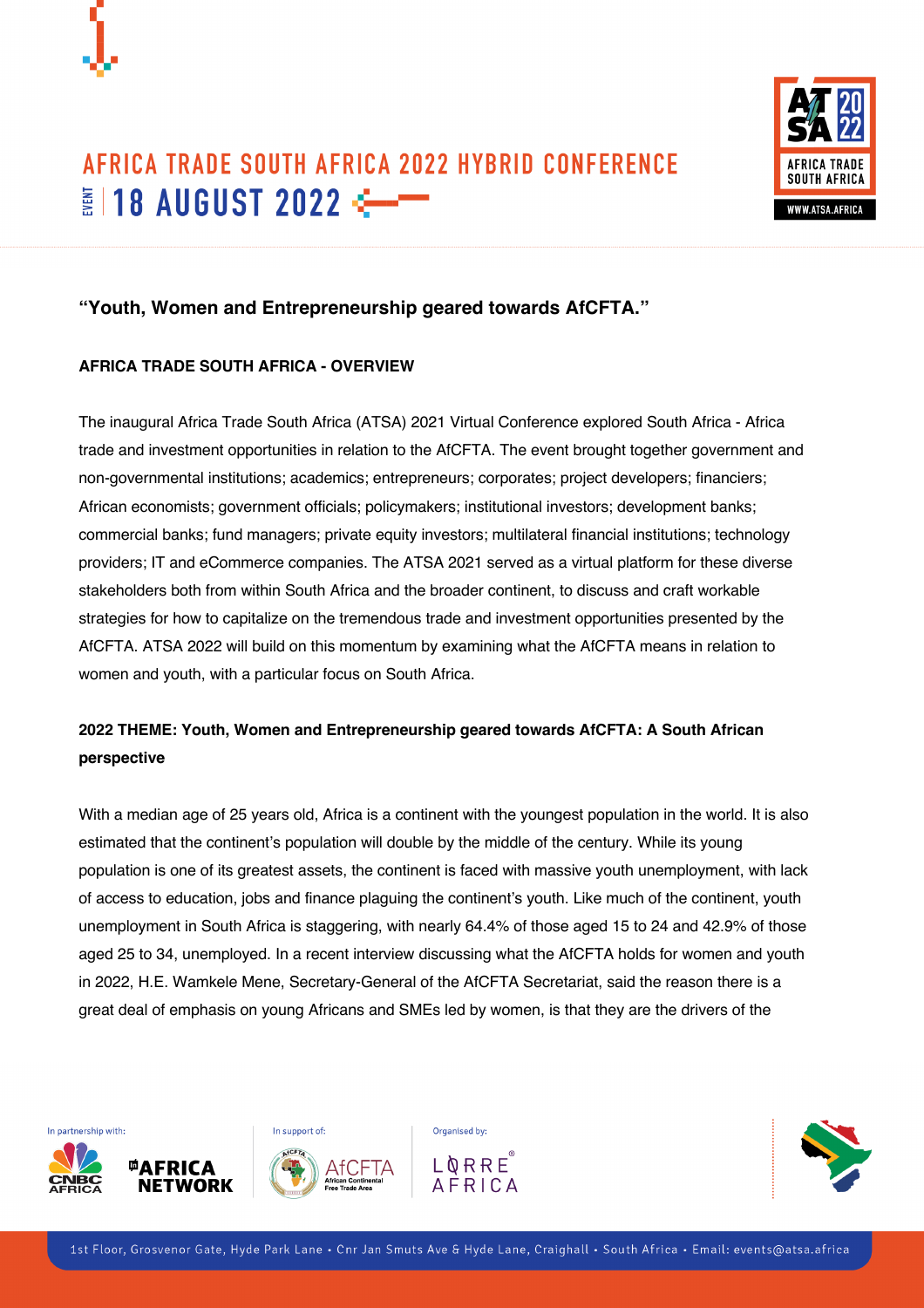African economy. SMEs run by women account for close to 60% of Africa's GDP, creating about 450 million jobs (https://www.un.org/osaa/news/what-afcfta-holds-women-and-youths-2022).

South Africa is currently responsible for 26% of intra-African exports and 16% of intra-African imports and it is anticipated that the AfCFTA will see intra-African trade double by 2035, which translates into myriad opportunities for South African businesses, but what does it mean for the country's women and youth? The ATSA 2022 will bring together industry experts and thought leaders from within South Africa and across the continent to discuss what South Africa's involvement with the AfCFTA means for the country's women and youth and how to foster a climate conducive to entrepreneurship in the country.

## **PANEL TOPICS:**

## *Entrepreneurship and the AfCFTA*

Most experts agree that SMEs and SMMEs form the backbone Africa's economy and when provided with an enabling environment and the right opportunities, they have the potential to significantly impact economic growth on the continent. The World Bank estimates that by 2035, the African Continental Free Trade Area (AfCFTA )would contribute to lifting an additional 30 million people from extreme poverty and 68 million people from moderate poverty. The role of SMMEs and SMEs, many of which are driven by entrepreneurs, in achieving these lofty goals, cannot be underestimated. In order for African entrepreneurs to engage with the opportunities presented by the AfCFTA, they need to be informed and actively engaged. Panelists will debate what constitutes 'entrepreneurship' and how a spirit of entrepreneurship can be fostered in Africa, particularly amongst the continent's youth. They will discuss amongst other things, what kinds of policies could be effective in creating an environment that is conducive to entrepreneurs thriving and meaningfully contributing to the success of the AfCFTA.

### *Women Opportunities and the AfCFTA*

The significant contribution women make to Africa's economy is well-documented, particularly as it relates to the agricultural sector and informal trade. As one of its general objectives, the African Continental Free Trade Area (AfCFTA) commits to "promote and attain sustainable and inclusive socio-economic development, gender equality and structural transformation of the State Parties". Gender equality is thus enshrined within the agreement. Less inhibited regional trade on the continent which would be facilitated by the AfCFTA, would be beneficial to women for myriad reasons, including lowering the gender wage



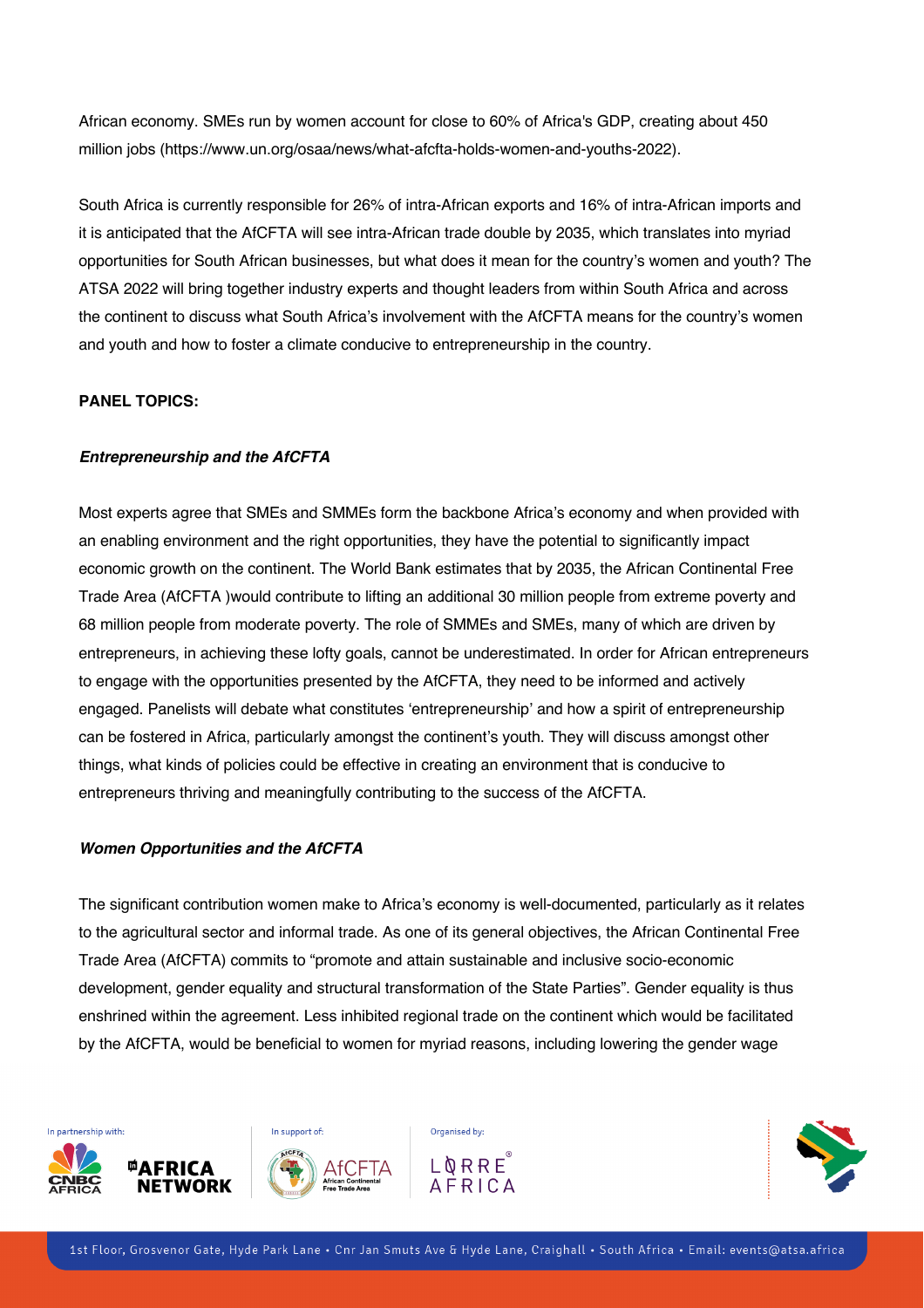gap. This, coupled with growth in the manufacturing sector would lead to more opportunities for women to participate formally in the African economy. Research has indicated that implementing the AfCFTA would lead to an increase of almost 10% in wages for women (https://africa.unwomen.org/sites/default/files/Field Office Africa/Attachments/Publications/2019/Opportunities for Women Entrepreneurs in the Context of the African Continental Free Trade Area AfCF.pdf). This highly topical panel will delve into the opportunities for women inherent in the African Continental Free Trade Area, and how these can be effectively exploited.

#### *Youth Employment, Entrepreneurship and the AfCFTA*

Africa's young population is one of its greatest assets, but paradoxically also one of its biggest challenges, with massive youth unemployment plaguing the continent. Like much of the continent. A recent report by the United Nations Development Programme (UNDP) highlights that it is important when considering the role of youth in the African Continental Free Trade Area (AfCFTA) that African youth are not a homogenous group. "Youth are present in all facets of economies and societies; they are over-represented in the informal sector and more exposed to the associated drawbacks, while they are the driving force in technology, and creative, and other fast-growing sectors. Policies and implementation actions should therefore account for the inherent diversities among them"

(https://www.africa.undp.org/content/rba/en/home/presscenter/articles/2021/africa\_s-youth-must-drive- and-benefit-from--the-african-contine.html). The AfCFTA with its access to a market of 1.3 billion people in 55 countries with a combined gross GDP of US\$3.4 trillion, offers unprecedented opportunities for African youth to explore entrepreneurial as well as job opportunities. This panel will explore how best to foster entrepreneurship amongst Africa's youth as well as explore how to get them to engage meaningfully within the AfCFTA.

### *Banking, New Technologies and the AfCFTA*

Africa has achieved a well-deserved reputation for its innovative mobile banking technology and other finance solutions. Fintech start-ups are poised to play a critical role in the success of the African Continental Free Trade Area (AfCFTA). Many African Fintech companies have demonstrated their ability to produce innovative digital finance solutions and this kind of innovative spirit and proven track record is set to make a meaningful contribution to payment and finance solutions essential to making the AfCFTA work. This panel will explore how innovative technology and banking solutions could potentially present solve cross-border payment issues and other finance mechanisms aimed at facilitating access to the opportunities inherent in the AfCFTA.